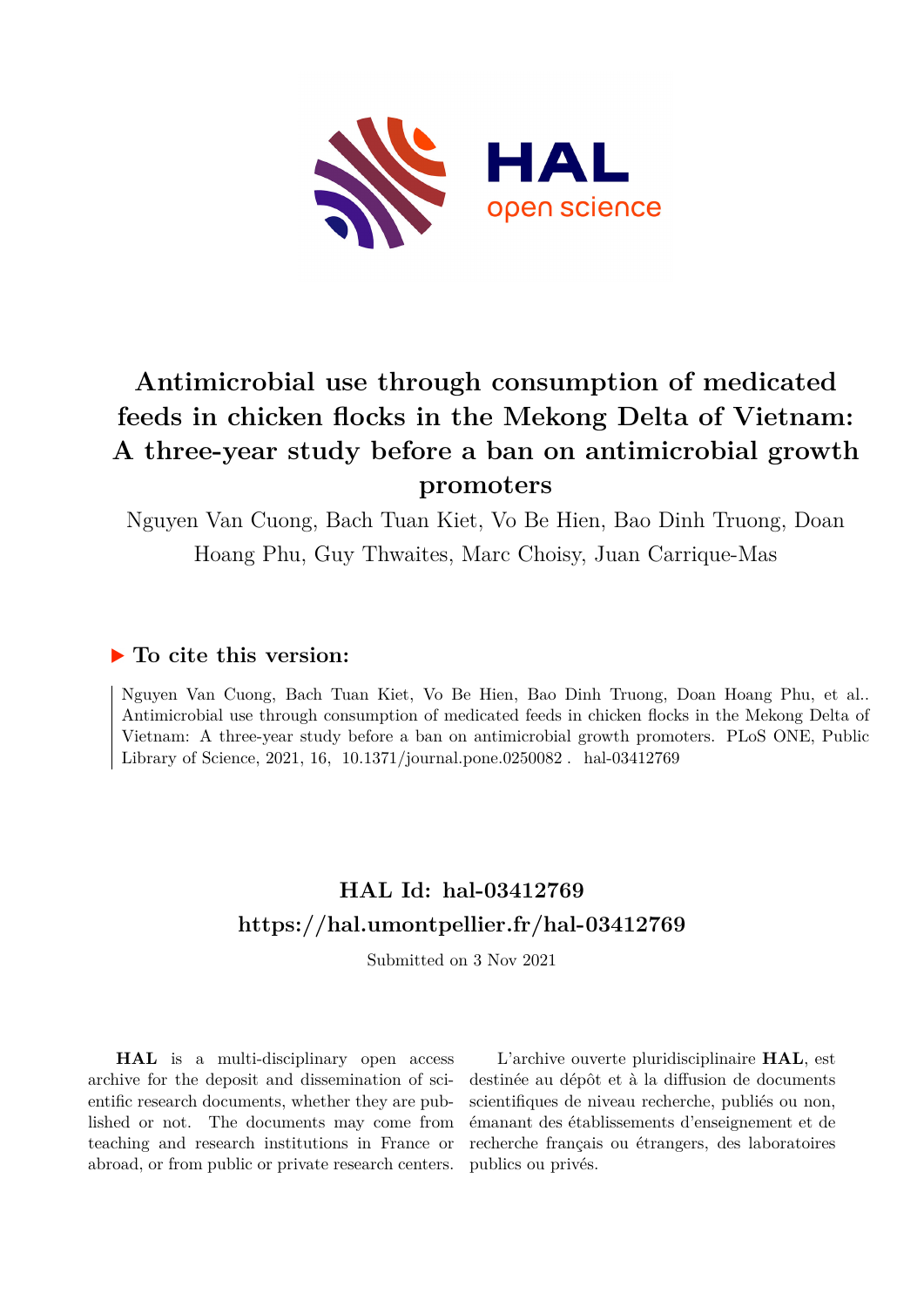

# $\blacksquare$  OPEN ACCESS

**Citation:** Cuong NV, Kiet BT, Hien VB, Truong BD, Phu DH, Thwaites G, et al. (2021) Antimicrobial use through consumption of medicated feeds in chicken flocks in the Mekong Delta of Vietnam: A three-year study before a ban on antimicrobial growth promoters. PLoS ONE 16(4): e0250082. <https://doi.org/10.1371/journal.pone.0250082>

**Editor:** Iddya Karunasagar, Nitte University, INDIA

**Received:** November 23, 2020

**Accepted:** March 30, 2021

**Published:** April 22, 2021

**Peer Review History:** PLOS recognizes the benefits of transparency in the peer review process; therefore, we enable the publication of all of the content of peer review and author responses alongside final, published articles. The editorial history of this article is available here: <https://doi.org/10.1371/journal.pone.0250082>

**Copyright:** © 2021 Cuong et al. This is an open access article distributed under the terms of the Creative Commons [Attribution](http://creativecommons.org/licenses/by/4.0/) License, which permits unrestricted use, distribution, and reproduction in any medium, provided the original author and source are credited.

**Data Availability Statement:** All relevant data are within the paper and its Supporting Information files.

RESEARCH ARTICLE

Antimicrobial use through consumption of medicated feeds in chicken flocks in the Mekong Delta of Vietnam: A three-year study before a ban on antimicrobial growth promoters

**Nguyen Van Cuong1 , Bach Tuan Kiet2 , Vo Be Hien2 , Bao Dinh Truong1,3, Doan Hoang Phu<sup>1,3</sup>, Guy Thwaites<sup>1,4</sup>, Marc Choisy<sup>1,4,5</sup>, Juan Carrique-Mas<sup>1,4</sup>\*** 

**1** Oxford University Clinical Research Unit, Ho Chi Minh City, Vietnam, **2** Sub-Department of Animal Health and Production (SDAHP), Cao Lanh, Dong Thap, Vietnam, **3** Faculty of Animal Science and Veterinary Medicine, University of Agriculture and Forestry, HCMC, Ho Chi Minh City, Vietnam, **4** Nuffield Department of Medicine, Centre for Tropical Medicine and Global Health, Oxford University, Oxford, United Kingdom, **5** MIVEGEC, IRD, CNRS, University of Montpellier, Montpellier, France

\* jcarrique-mas@oucru.org

# Abstract

Antimicrobials are included in commercial animal feed rations in many low- and middleincome countries (LMICs). We measured antimicrobial use (AMU) in commercial feed products consumed by 338 small-scale chicken flocks in the Mekong Delta of Vietnam, before a gradual nationwide ban on prophylactic use of antimicrobials (including in commercial feeds) to be introduced in the country over the coming five years. We inspected the labels of commercial feeds and calculated amounts of antimicrobial active ingredients (AAIs) given to flocks. We framed these results in the context of overall AMU in chicken production, and highlighted those products that did not comply with Government regulations. Thirty-five of 99 (35.3%) different antimicrobial-containing feed products included at least one AAI. Eight different AAIs (avilamycin, bacitracin, chlortetracycline, colistin, enramycin, flavomycin, oxytetracycline, virginamycin) belonging to five classes were identified. Brooding feeds contained antimicrobials the most (60.0%), followed by grower (40.9%) and finisher feeds (20.0%). Quantitatively, chlortetracycline was consumed most (42.2 mg/kg SEM ±0.34; 50.0% of total use), followed by enramycin (18.4 mg/kg SEM ±0.03, 21.8%), bacitracin (16.4 mg/kg SEM ±0.20, 19.4%) and colistin (6.40 mg/kg SEM ± 4.21;7.6%). Other antimicrobials consumed were virgianamycin, avilamycin, flavomycin and oxytetracycline (each  $\leq$ 0.50 mg/kg). Antimicrobials in commercial feeds were more commonly given to flocks in the earlier part of the production cycle. A total of 10 (9.3%) products were not compliant with existing Vietnamese regulation (06/2016/TT-BNNPTNT) either because they included a nonauthorised AAI (4), had AAIs over the permitted limits (4), or both (2). A number of commercial feed formulations examined included colistin (polymyxin E), a critically important antimicrobial of highest priority for human medicine. These results illustrate the challenges for effective implementation and enforcement of restrictions of antimicrobials in commercial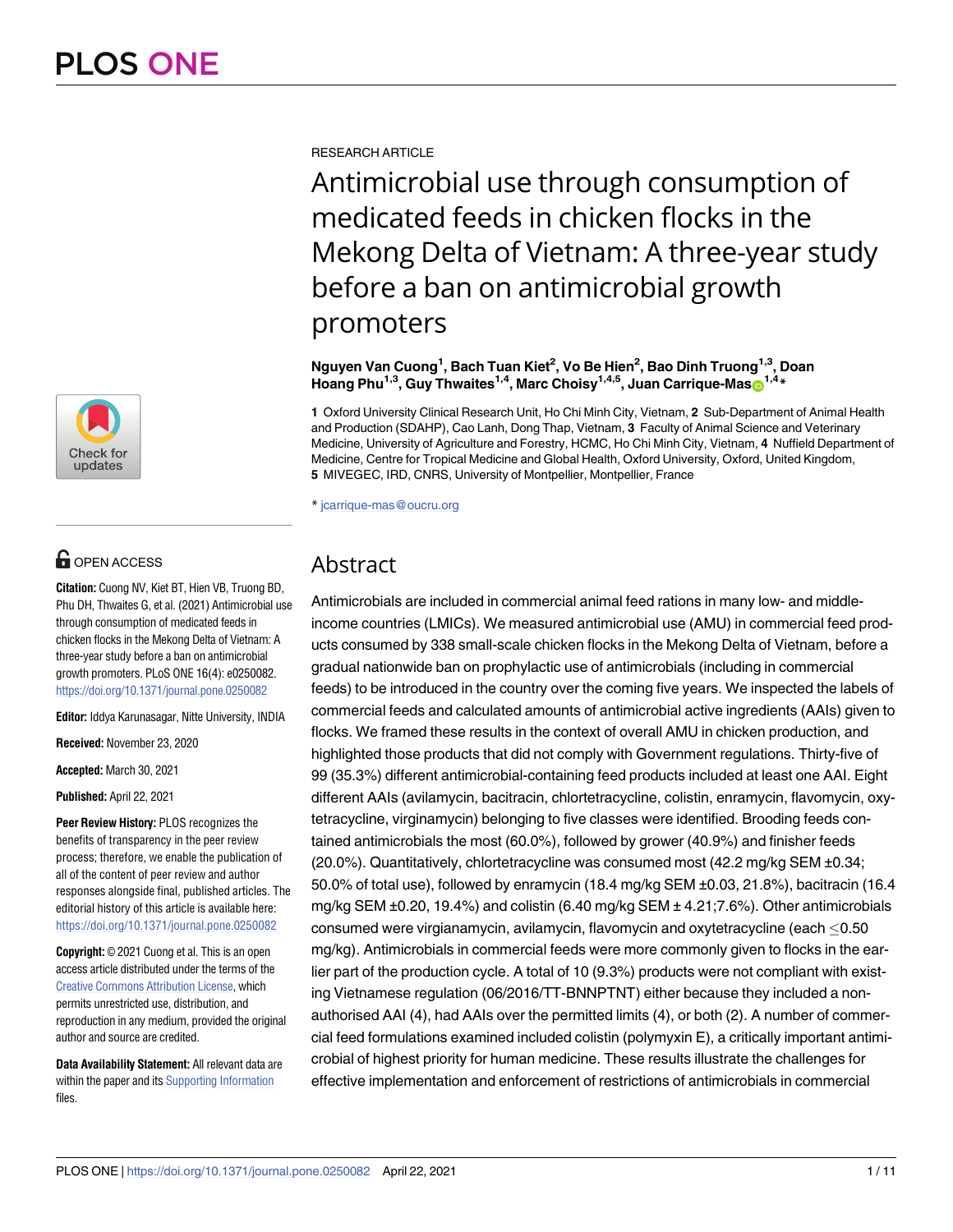**Funding:** JCM was funded by Wellcome Trust (Grant Reference Number 110085/Z/15/Z).

**Competing interests:** The authors have declared that no competing interests exist.

feeds in LMICs. Results from this study should help encourage discussion about policies on medicated feeds in LMICs.

### **Introduction**

Antimicrobials are used in veterinary medicine. The global annual consumption of antimicrobials intended for animal use has been estimated in the region of 63 thousand tonnes [1]. In European Union (EU) countries, all of which have antimicrobial consumption surveillance systems based on sales data, antimicrobials intended for animal use quantitatively represent approximately 2/3 of total antimicrobial use (AMU) [2]. It is believed that excessive use of antimicrobials in animal production is one factor contributing to the global rise in antimicrobial resistance (AMR), although its magnitude is unknown [3, 4]. The total amounts of antimicrobials intended for animal production are expected to increase in coming years due to intensification of livestock production, mostly in low- and middle-income countries [1]. Antimicrobials are used in veterinary medicine to treat and prevent animal disease. In addition, in many countries they are also added to feed rations in sub-therapeutic concentrations in order to increase animal growth and productivity (antimicrobial growth promoters, AGPs). Their mechanism of action is however, poorly understood [5].

Over the last years, the issue of AMR and excessive AMU has attracted considerable attention worldwide, and many policy initatives aimed at reducing AMU/AMR have been recently developed by global organizations such as the World Health Organization (WHO) [6], the Food and Agriculture Organization of the United Nations (FAO) [7], and the World Organization for Animal Health (OIE) [8].

Antimicrobials in feed (including AGPs) have been the subject of much debate over recent years. Those opposing banning/restrictions of AGPs often express concerns based on potential losses in productivity, as well as the likelihood of emergence of certain diseases (i.e. necrotic enteritis in chickens) [9]. Positions in favour of their restriction often align themselves with the need to protect the efficacy of antimicrobials for human health. In the European Union (EU), mostly because of public health pressure, AGPs were banned in 2006 [10]. In recent years, and in line with FAO recommendations [7], some countries have started implementing bans or restrictions on AGPs in animal feeds, In the USA, phasing out of certain AGPs commenced in 2013 [11] and currently medically important AGPs are not allowed. In the Asia-Pacific region, countries such as Korea (2011), Australia (2013) [12] have implemented bans of AGPs in animal feeds. Other countries such as Thailand (2015) [13], China (2016) [14] and India (2019, Ministry of Health) also subsequently adopted policies that restrict AGPs in commercial feeds.

Worldwide annual consumption of poultry meat (2013–2015) stood at 110,280 tonnes, second only to pork (117,005 tonnes). By 2025, chicken production is expected to surpass that of pork production [15].

In Vietnam, antimicrobials are often found in both commercial pig and poultry rations. A study estimated in-feed consumption of antimicrobials extrapolated from a retail survey of commercial feeds in 77mg of AGPs per kg of chicken produced [16]. A study of medium-sized chicken farms estimated that chickens consumed 57mg of AGPs per kg of animal produced [17]. However, that study was based on a small sample of 6 farms.

A 2002 Vietnamese government regulation on animal feeds (54/2002/QÐ-BNN) included a ban on 18 chemicals (including chloramphenicol, metronidazole and nitrofurans). Further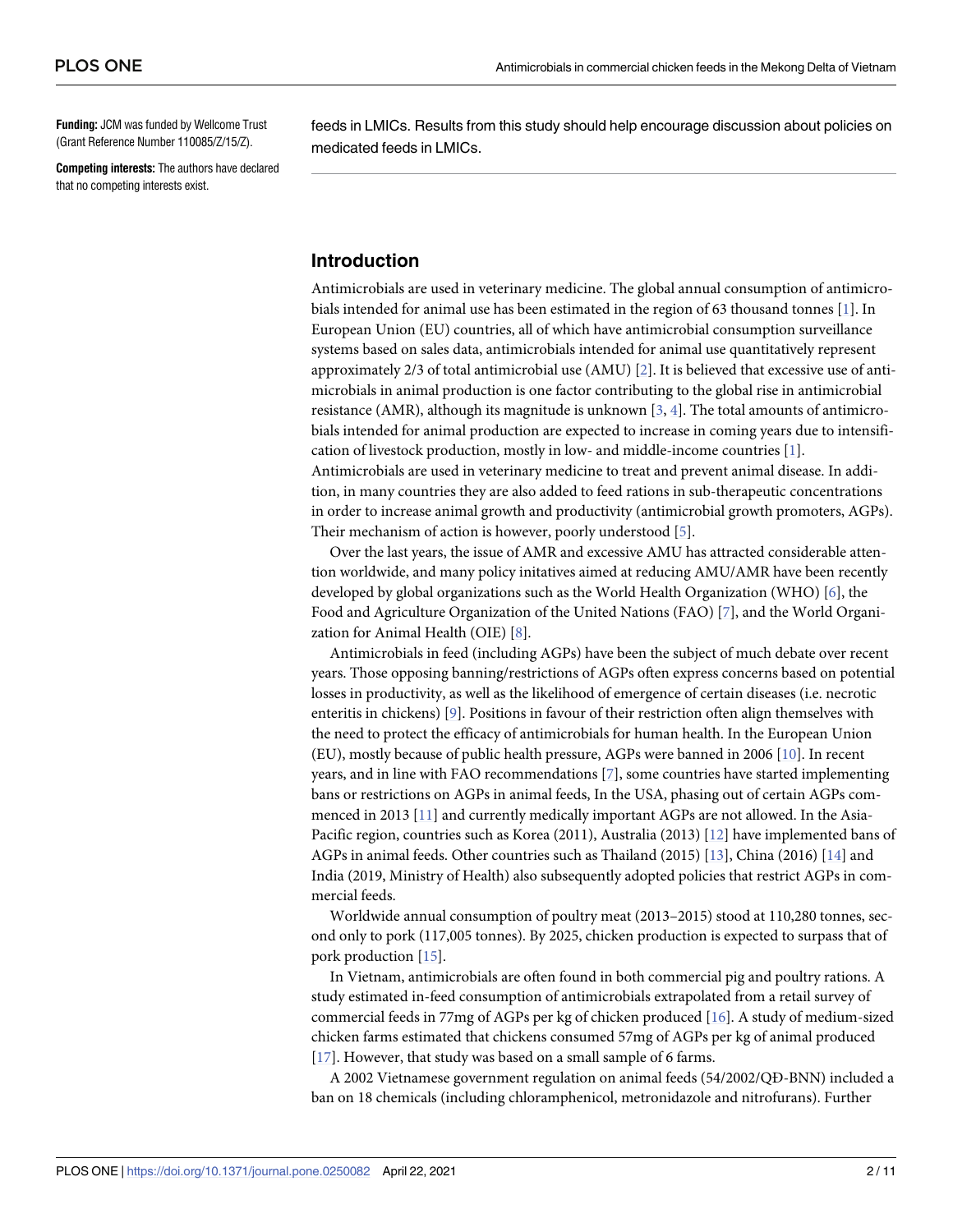(2014), legislation (28/2014/TT-BNNPTNT) expanded this list to bacitracin, carbadox and olaquindox. In May 2016 Vietnam issued Circular 06/2016/TT-BNNPTNT, listing those antimicrobial active ingredients (AAIs) authorized for inclusion in commercial feed types as AGPs, as well as the maximum levels allowed in each feed type. According to this regulation, the maximum number of different AAIs to be included in each feed was limited to two. In 2018, Vietnam introduced its Animal Husbandry Law (32/2018/QH14) generically banning the use of AGPs in commercial feeds. A further Decree (13/2020/ND-CP) included the timeframe for a ban on AMU for prophylactic purposes (including AGPs), with phased bans for different antimicrobials classes: WHO 'highest' and 'high priority' critically important AAIs to be banned from 2021, highly important AAIs from 2022, important AAIs from 2023 and all other antimicrobial classes from of 2026 [18].

This study aimed at investigating the types and quantities of AAIs in commercial feed in a large representative cohort of small-scale chicken flocks in the Mekong Delta region of Vietnam immediately before the implementation of the new decree. This information complements existing data on antimicrobials administered in water by the farmer [19], and provides the full picture on antimicrobial consumption in small-scale commercial chicken flocks in the area. This knowledge should form the basis of informed decisions aiming at reducing AMU in chicken production in Vietnam.

## **Materials and methods**

### **Farm selection**

Farm owners in two districts (Cao Lanh, Thap Muoi) within Dong Thap (Mekong Delta, Vietnam) were randomly selected from the official (Sub-Department of Animal Health) farm census and were contacted by the veterinary authorities. Farmers about to start raising flocks of �100 chickens using native breeds that practiced all-in/all-out management were recruited, and flocks were followed up longitudinally. A total of 115 farms were recruited (59 in Cao Lanh; 66 in Thap Muoi). This study was performed in the context of a large field based trial aimed at reducing AMU in chicken production through the provision of veterinary advice [20]. Owners of selected farms were requested to record in detail the types of commercial feed used and to keep the sacs/containers of all feed products used. A field study team visited farms four times over the production cycle to collect data on commercial feed products used by week. A total of 338 flocks raised in these farms were investigated. Of the 115 farms, 44 completed 1 cycle (38.3.4%), 25 (21.7%) 2 cycles, 8 (7.0%) 3 cycles, 11 (9.6%) 4 cycles, 12 (10.4%) 5 cycles, and 15 (13.0%) more than 5 cycles. The median flock size at restocking was 303 [IQR 200–500]. A total of 6,041 weeks of data were collected. The median duration of these native meat chicken production cycles was 19 [IQR 17–21] weeks. All farm visits were conducted from October 2016 to Oct 2019.

#### **AAIs in commercial feed products**

All commercial feed products containing an antimicrobial active ingredient (AAI) were singled out after inspecting their label. AAIs were described by: (1) target species (duck, chicken or pig); (2) indication by stage of production (brooder, grower or finisher); and (3) type of formulation (crumbs, mash or pellets). From each feed product, we described the AAIs contained and their concentration (expressed in mg/kg product). AAIs were classified based on the OIE list of antimicrobial agents [21] and any antimicrobials regarded as critically important by WHO [22] were highlighted. We excluded ionophore coccidiostats (aimed at controlling coccidial infections) since it is thought that these substances do not have a link with resistance against antimicrobials commonly used to treat human or animal bacterial disease. We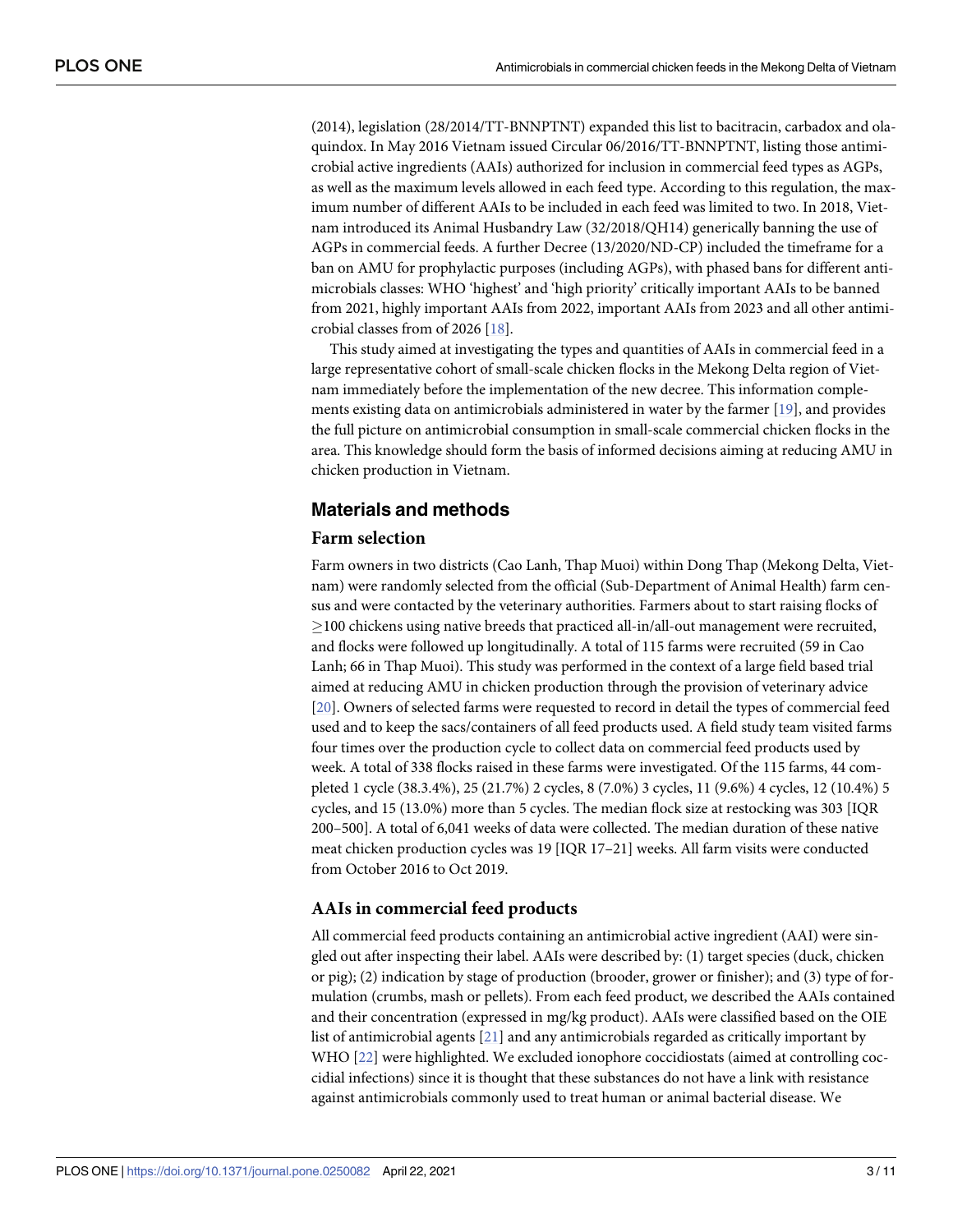identified those feed products containing antimicrobials at concentrations not permitted under Vietnamese legislation [23].

#### **Data analyses**

We calculated consumption of each AAI included in commercial feed by week by relating the amounts of AAI (mg) to the weight of birds at the time of consumption (standard weight of the flock) (kg) (mg/kg live chicken) for all weeks (*n*) over the flock's life duration (Expression 1).

mg/kg chicken at time of consumption  $= \sum_{k=1}^{n}$ *AAI used* ð*mg*Þ *in week k Standard weight of the flock* ð*kg*Þ *at week k*

Weekly consumption of AAIs in feed was calculated by multiplying weekly feed consumption by the AAIs concentration indicated in that feed. The feed consumption was estimated from unpublished data related to native Vietnamese layer pullets, where 443g of feed were consumed by 1 kg of live chicken per week. The denominator (total weight of the flock at week *k*) was calculated from the number of chickens present in the flock multiplied by an estimated (standard) weight. The latter was based on weekly weight data from 10 randomly selected chickens from 11 representative flocks, collected from week 1 until week 22 of their production cycle [19].

The concentration (strength) of AAI in each feed product was obtained from its label. However, information for a number of feed products contained uncertain information in their labels, concerning the identity of the AAI and the amounts included. For feed products with AAI content ambiguously labeled (i.e. indicating inclusion of one of *>*1 listed AAIs), the amount of each AAI was calculated by assigning each antimicrobial a probability corresponding being included (probability = 1), and not being included (probability = 0). For products indicating their AAIs concentration as a range, lowest and highest estimates were calculated for each antimicrobial. The amounts of each AAIs were summarized in each flock by AAI and by week.

#### **Ethical committee approval**

This study was granted ethics approval by the Oxford Tropical Research Ethics Committee (OXTREC) (Ref. 5121/16) and by the local authorities (People's Committed of Dong Thap province). All participating farmers provided written consent.

#### **Results**

#### **Description of commercial feed products**

A total of 99 different commercial feed products were identified. Those products were intended for chicken (85 products, 85.9%), pig (12, 12.1%), and duck (2, 2.0%) feeding. Feed products intended for chickens were classified according to their indication (production stage): 38 for brooding, 22 for growing (i.e mid-production) and 25 for finishing. Of those, 35 (35.3%) (all intended for chicken use) contained at least one antimicrobial. A total of 21/38 (60.0%), 9/22 (40.9%) and 5/25 (20.0%) commercial feeds intendend for brooding, growing and finishing, respectively, contained antimicrobials. Detailed information on all antimicrobial-containing feed products is available in S1 Table. All except one product (a brooder feed that contained both chlortetracycline and colistin) contained one AAI. A total of 12 (34%) products had an ambiguous label, indicating that it contained one of 2–4 listed AAIs. A total of 8 different AAIs belonging to 5 classes were listed in the 35 feed products. The most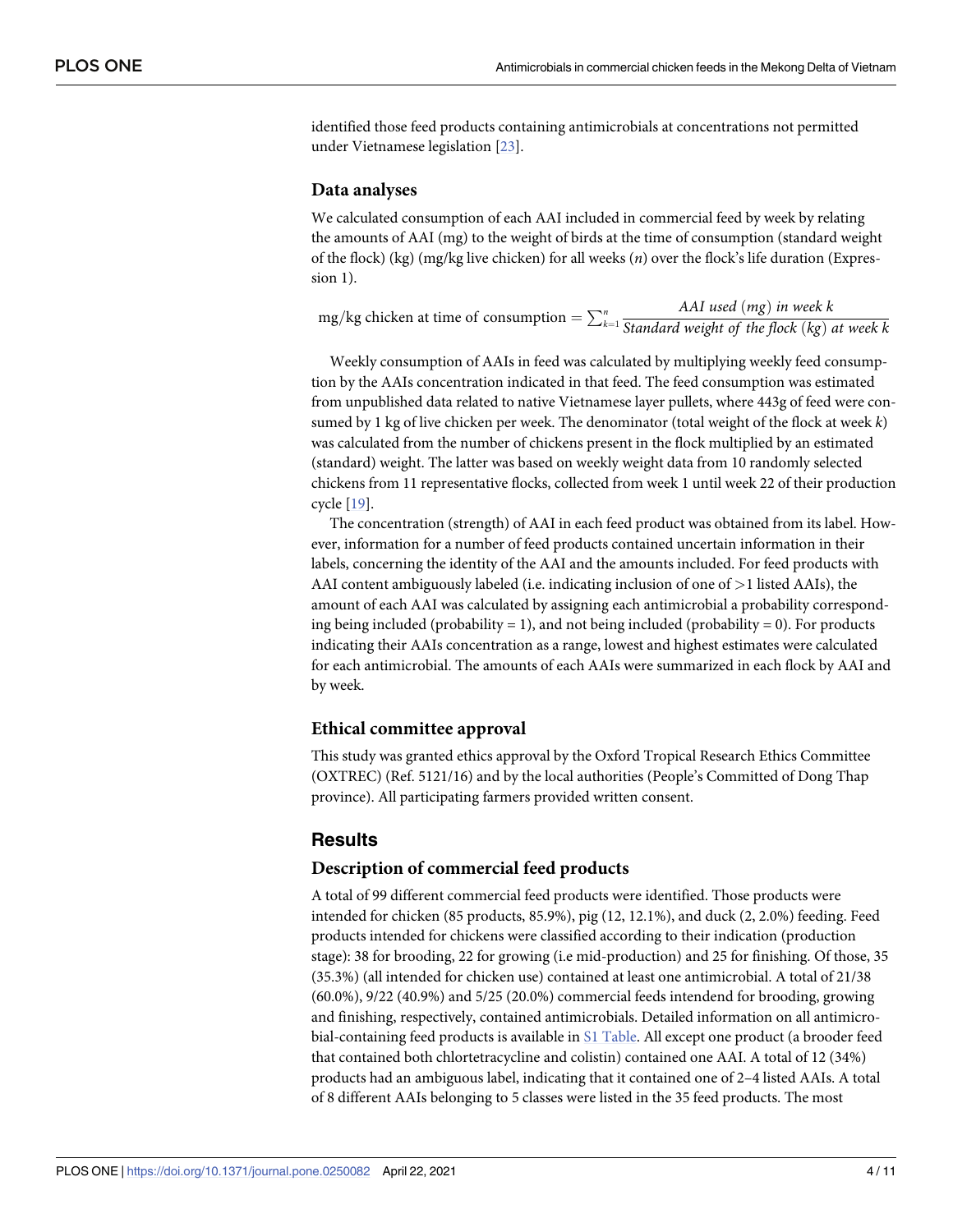| AAIs              | <b>Class</b>       | Products $(n = 85)$ (%) | AAI mean concentration [range in mg/kg feed]<br>(No. products) |                     |                                                        | **Permitted concentration [range in mg/kg feed] |
|-------------------|--------------------|-------------------------|----------------------------------------------------------------|---------------------|--------------------------------------------------------|-------------------------------------------------|
|                   |                    |                         | <b>Brooder</b>                                                 | Grower              | Finisher                                               |                                                 |
| Enramycin         | Polypeptides       | 16(18.8)                | $[7.7-10]$ (7)                                                 | $[8.2 - 10.0]$ (5)  | $[11.6-11.6]$ (4)                                      | $[1 - 10]$                                      |
| Bacitracin        | Polypeptides       | 14(16.5)                | $[51.1-63.1]$ (8)                                              | [125.0](1)          | $[50-60]$ (5)                                          | $[4 - 50]$                                      |
| Chlortetracycline | Tetracyclines      | 13(15.3)                | $[52.7-61.1] (9)$                                              | $[40.0 - 50.0]$ (4) |                                                        | $[10 - 50]$                                     |
| Avilamycin        | Orthosomycin       | 5(5.9)                  | $[12.5]$ (2) <sup><math>^{\dagger\dagger}</math></sup>         | [15.0](1)           | $[10.0]$ (2) <sup><math>^{\dagger\dagger}</math></sup> | <b>NAA</b>                                      |
| Flavomycin        | Other <sup>†</sup> | 5(5.9)                  | $[6.0]$ (2) <sup><math>^{\dagger\dagger}</math></sup>          | [2.0] (1)           | $[10.0]$ (2) <sup><math>+</math>†</sup>                | <b>NAA</b>                                      |
| Colistin*         | Polipeptides       | 4(4.7)                  | $[70-136.6]$ (3)                                               |                     | $[60.0 - 160.0]$ (1)                                   | $[2 - 20]$                                      |
| Virginamycin      | Streptogramin A    | 2(2.4)                  | $[5.0 - 15.0]$ (1)                                             |                     | $[5.0]$ (1) <sup><math>^{\dagger\dagger}</math></sup>  | $[5-15]$                                        |
| Oxytetracycline   | Tetracyclines      | 1(1.2)                  | [50.0] (1)                                                     |                     | $\overline{\phantom{a}}$                               | <b>NA</b>                                       |

#### Table 1. Antimicrobial Active Ingredients (AAIs) and their concentrations in 85 chicken feed products given to flocks in Dong Thap (Mekong Delta, Vietnam).

�Critically important antimicrobial class according to WHO.

��AAIs permitted in chicken feeds from 1 to 28 day old birds (brooder and grower feeds) [24]. NAA = Not allowed antimicrobial.

† Antibiotic complex obtained from *Streptomyces bambergiensis* and *Streptomyces ghanaensis*.

††All feed products with this AAI had the same strength.

<https://doi.org/10.1371/journal.pone.0250082.t001>

common AAIs listed were enramycin (18.8% chicken feeds), followed by bacitracin (16.5%), chlortetracycline (15.3%), avilamycin (5.9%), flavomycin (4.6%), colistin (3.7%), virginamycin (2.4%), and oxytetracycline (1.2%) (Table 1). A total of 10 (9.3%) products were not compliant with Regulation 06/2016/TT-BNNPTNT, either because they included a non-authorised AAI (avilamycin, flavomycin, oxytetracycline) ( $n = 4$ ), AAI/s over the permitted limits ( $n = 4$ ), or for both reasons  $(n = 2)$ .

#### **AMU through commercial feed intake**

All flocks were raised on commercial chicken feed. In addition, pig and duck feeds were given to 12.1% and 0.6% flocks, respectively. Detailed information about the feed and AAI consumption in each flock is provided in the S1 Data. Each flock had been given a median of 2 [Interquartile range (IQR) 2–3] different commercial feed products. Flocks received a median of 1 [IQR 1–1] antimicrobial-containing products. Overall, the highest amounts of AMU corresponded to chlortetracycline (42.2mg, SEM±0.34), followed by enramycin (18.4mg, SEM  $\pm 0.03$ ) and bacitracin (16.4mg SEM  $\pm 0.20$ ) (Table 2).

#### **Table 2. AMU in commercial feed among 338 small-scale chicken flocks over 6,041 observation weeks.**

| <b>AAIs</b>       | No. flocks $(n = 338)$<br>(%) | Prevalence of AMU by week (mean $\pm$ SEM)<br>[lowest-highest]  | Total AMU over the production cycle mg/kg chicken (mean $\pm$ SEM)<br>[lowest-highest] (%) |
|-------------------|-------------------------------|-----------------------------------------------------------------|--------------------------------------------------------------------------------------------|
| Enramycin         | 152(45.4)                     | $0.319 \left( \pm 0.004 \right)$ [0.306-0.333]                  | $18.4 (\pm 0.03)$ [17.3-19.5] (21.8)                                                       |
| Chlortetracycline | 73(22.5)                      | $0.134 (\pm 0.002) [0.134 - 0.135]$                             | 42.2 ( $\pm$ 0.34) [40.6–43.9] (50.0)                                                      |
| Bacitracin        | 103(30.5)                     | $0.095 (\pm 0.014) [0.080 - 0.111]$                             | $16.4 (\pm 0.20)$ [10.5-22.3] (19.4)                                                       |
| Virginamycin      | 8(2.9)                        | $0.010 \ (\pm 0.032) \ [0.005 - 0.014]$                         | $0.50 \ (\pm 0.17) \ [0.1 - 0.8] \ (0.6)$                                                  |
| Colistin*         | 7(2.0)                        | $0.005 (\pm 0.037) [0.003 - 0.008]$                             | $6.40 \left( \pm 4.21 \right)$ [2.6-10.3] (7.6)                                            |
| Avilamycin        | 8(2.3)                        | $0.005 \left( \pm \text{NC} \right) \left[ 0.0 - 0.010 \right]$ | $0.30 (\pm 0.08) [0.0-0.6] (0.4)$                                                          |
| Flavomycin        | 8(2.3)                        | $0.005 \left( \pm \text{NC} \right) \left[ 0.0 - 0.010 \right]$ | $0.20 (\pm 0.11) [0.0 - 0.4] (0.2)$                                                        |
| Oxytetracyline    | 4(1.1)                        | $0.0 \ (\pm \text{ NC}) \ [0.0 - 0.001]$                        | $0.07 (\pm 0.73) [0.0 - 0.15] (0.1)$                                                       |

NC = Not calculated.

�Critically-important antimicrobial class according to the World Health Organization.

<https://doi.org/10.1371/journal.pone.0250082.t002>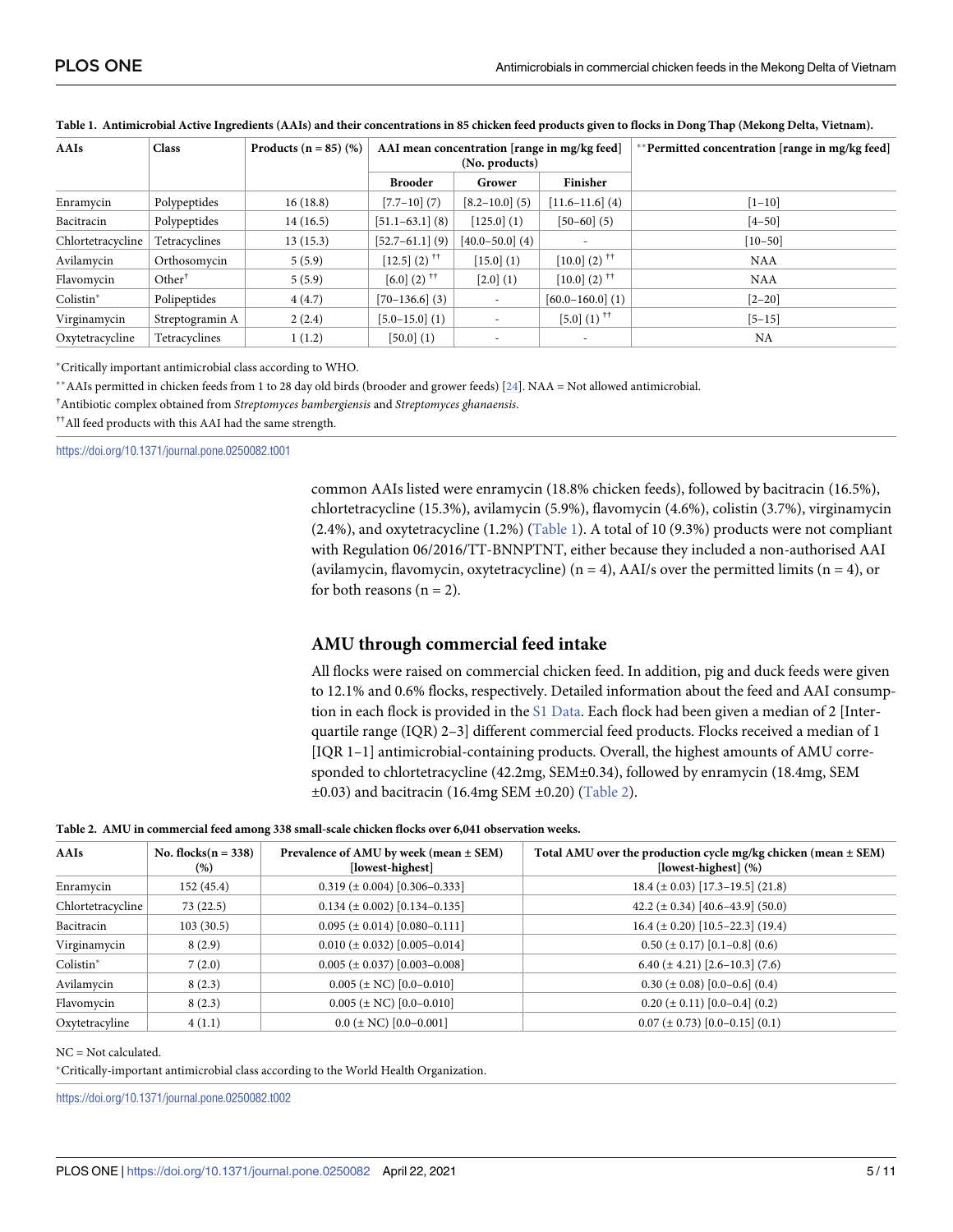

**Fig 1.** (a) Probability of consumption of AAIs in chicken feeds by week among study flocks; (b) Weekly distribution of types of feed (production stage) consumed by flocks; (c) Weekly distribution of AAIs consumed by flocks through commercial animal feeds.

<https://doi.org/10.1371/journal.pone.0250082.g001>

Commercial feed rations were given to flocks over a total of 5,655 of 6,041 (93.6%) observation weeks. The probability of AMU in flocks decreased with the age of the flock (Fig 1A). On average, flocks were given AGPs in feed on 57.5% (SEM ±2.8%) weeks. Interestingly, a relatively high fraction of brooder products were used in later stages, while some finisher products were also used more in the growing period. Enramycin was used predominantly throughout the production cycle, while colistin was found only in later stages ( $Fig 1C$ ).

#### **Discussion**

There are very few published data describing and quantifying consumption of AAIs in commercial feeds in poultry farming systems in LMICs [25]. Our findings complement existing data on antimicrobials administered (mainly through water) to Mekong Delta flocks [19]. Quantitatively, consumption of in-feed antimicrobials represents a small fraction (~10%) of total AMU, a figure consistent with previous estimates [16, 17].

This study is based on data from a large cohort study aiming at reducing AMU in chicken production in the Mekong Delta of Vietnam [20]; therefore we believe that results are representative of commercially chicken farming systems, since our farm selection was random. Even though our data came from an intervention study, our advice to farmers focused on reducing prophylactic and therapeutic administration of antimicrobials in water, and did not include advice on feed. Furthermore, we did not find any difference in in-feed antimicrobial consumption between flocks allocated to the intervention compared with the baseline phase (data not shown).

A major concern is the relatively high number of products that did not comply with Vietnamese regulations. Bacitracin, banned in feed rations in Vietnam since May 2016 [23], was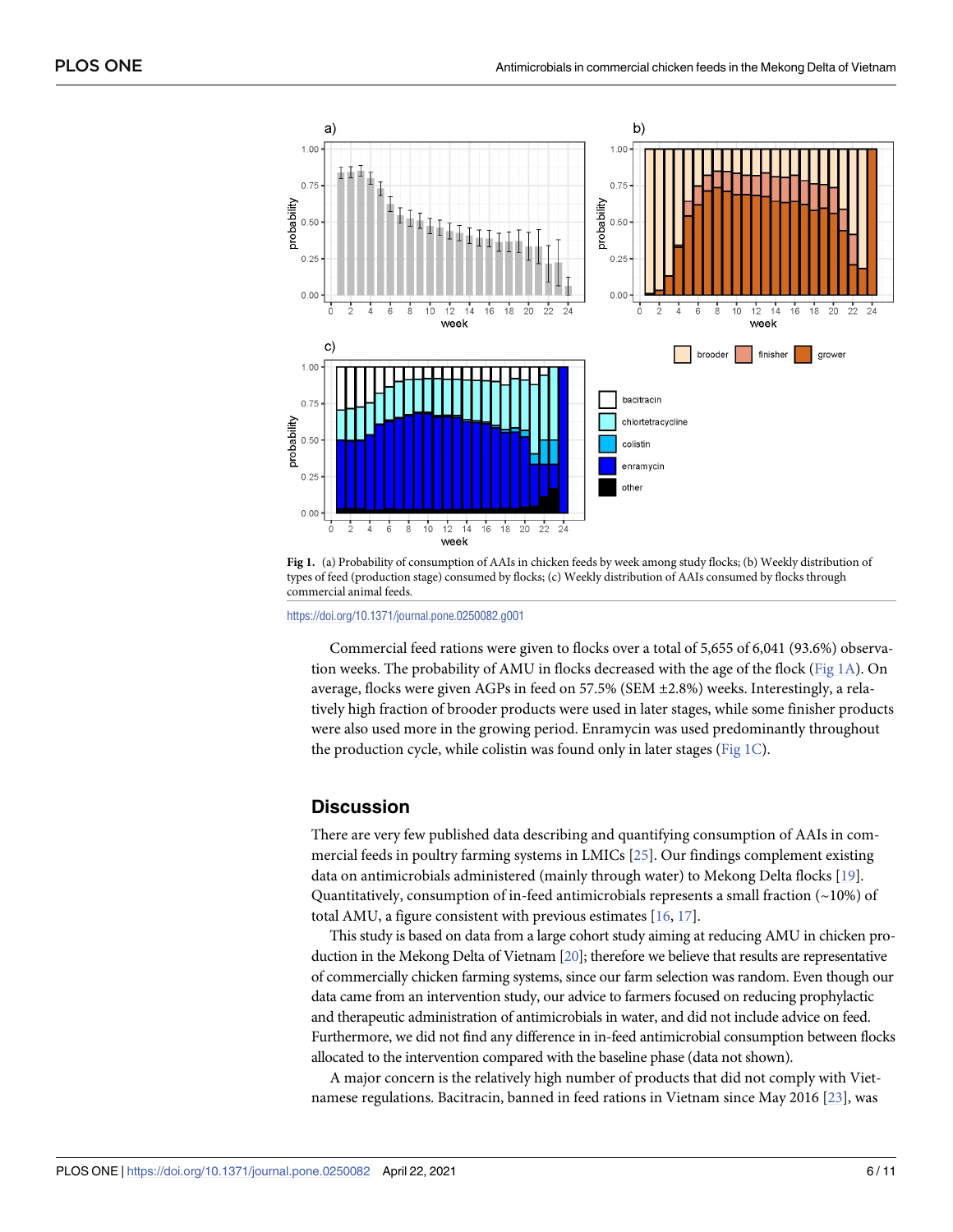the second most common AAI. More worryingly, we found that 17% (6/35) antimicrobialcontaining feeds included AAIs at concentrations higher than permitted by Vietnamese authorities. Notably, the strength of colistin was 3–5 times greater than permitted in all products examined, and non-authorised antimicrobials (avilamycin, flavomycin, oxytetracyline) were found in some chicken feeds. This raises concerns regarding compliance of commercial feed mills with regulations, and casts doubts over the effective implementation of the phased bans [18]. An additional challenge is the ambiguous labelling of their AAI content in about a third of the rations investigated.

Recent studies have reported a high prevalence of colistin resistance encoded by *mcr-1* in commercial chicken flocks in the area [17]. This antimicrobial, classified as highly critically important by WHO [26], was listed in 5% of feeds examined (brooder feeds) and we estimated that, on average, flocks consumed 6.40 mg/kg of this antimicrobial (about 3% of total in-feed AMU). This is a modest amount compared with the reported magnitude of AMU through water administration (42.0 mg/kg). However, it is of concern that in our study farms these medicated feeds were predominantly administerd towards the end of the production cycle, and may pose a risk of antimicrobial residues in poultry meat [27]. It is of great concern that only 16/35 (45.7%) AGP-containing feeds examined did not mention withdrawal times (data not shown). A recent survey showed that 8.4% of chicken meat samples in Vietnam contained antimicrobials residues, tetracyclines being the most common residue detected [28].

Quantitatively, in our study chlortetracycline, bacitracin and enramycin were the AAIs most consumed through commercial feeds. These results are not dissimilar to previous extrapolations from a retail survey in Vietnam [16]. Tetracyclines were also the most consumed antimicrobials consumed by flocks through water [19], and the antimicrobial class against which resistance among *Escherichia coli* and non-typhoidal *Salmonella* strains in the Mekong Delta is highest [17, 29, 30]. Bacitracin use has been shown to promote resistance among *Clostridium perfringens* isolates from chickens [31, 32]. With regards to enramycin, there is little information on its impact on AMR. A Japanese study that investigated *Enterococcus faecium* isolates from chicken flocks found no evidence of resistance against enramycin, although the study presented no enramycin use data [33].

Much of the debate on AMU in animals has often been framed in terms of bans on AGPs. Unfortunately, global data on total amounts of AGPs consumed or on the contribution of AGPs on total AMU are lacking. In Great Britain, in 2001 (5 years before the 2006 EU ban), AGPs represented 11.6% of 371 tonnes of antimicrobial active ingredients used in animal production [34]. We believe that AGPs represent a considerable fraction of total AMU globally, although probably these quantities have been decreasing over recent years, since more and more countries have phased out their use. A recent OIE survey reports that AGPs were used in 23% countries surveyed in 2018, compared with 51% countries in 2012 [35]. A review of the data of the impact of AGP from 1950 to 2010 on farm productivity indicate that gains due to AGP in feeds have been decreasing over the years [36], and suggest that their effects are of greater magnitude in low-biosecurity systems. Indeed, recent studies in industrial (short cycle) broiler production systems showed that AGPs added to feed did not overall improve flock bodyweight [37, 38]. In the non-industrial production systems investigated here, antimicrobials in commercial feeds represented a relatively small fraction of total AMU. It is conceivable that even if AGPs may have led to marginal productivity gains, these are likely to have been offset by the high mortality rates due to pathogen circulation common in the area [39].

This study provides preliminary quantification on AGP consumption in native chicken production in the country based on examination of feed products' labels. However, this information should be taken with caution since a certain degree of inaccuracy in the AAI strength in feed labels is expected. Furthermore, more data are needed in order to accurately establish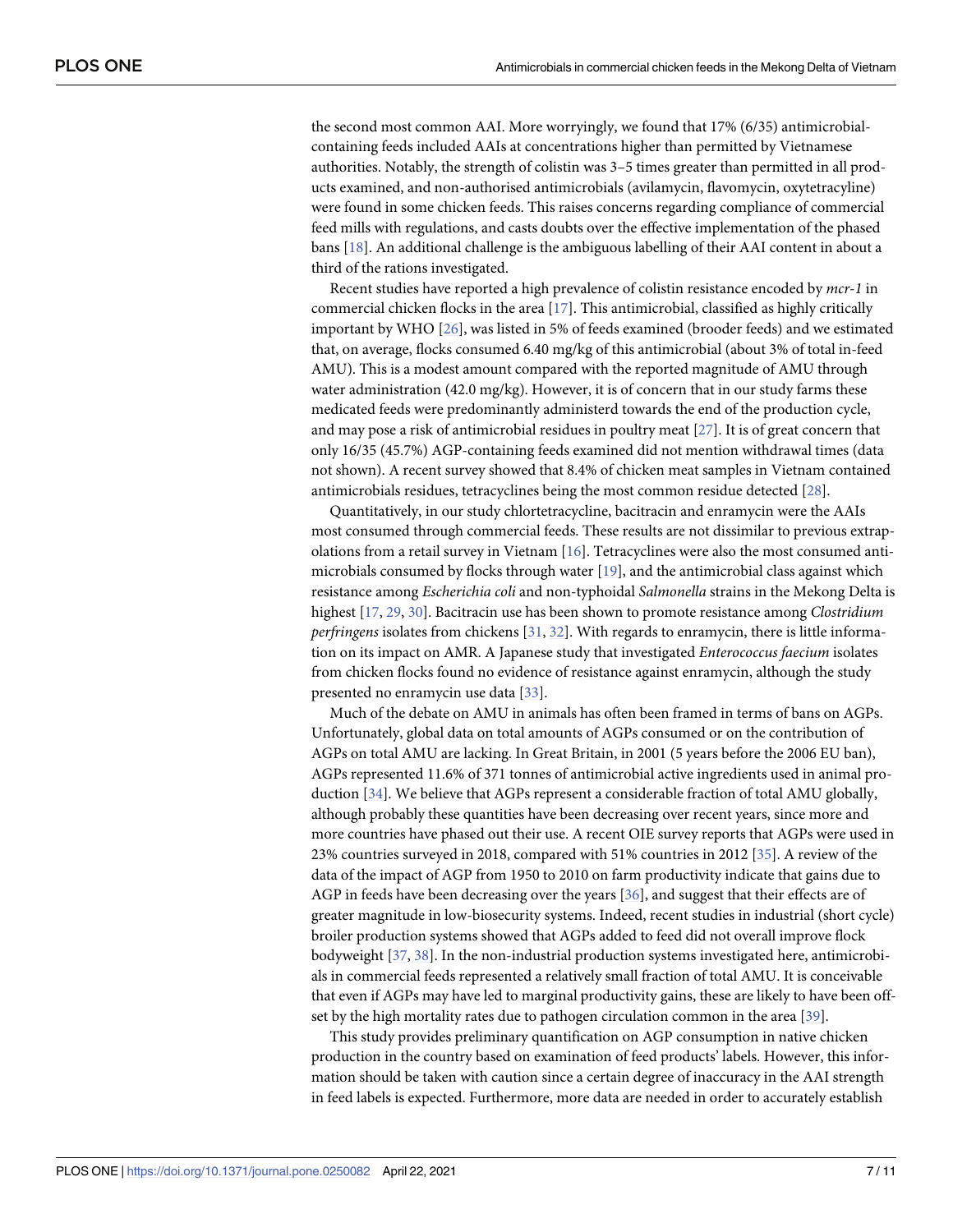quantify levels of AGPs (and total AMU) in pig production, which by far for the most commonly consumed type of meat in Vietnam. Data from a survey in Vietnam suggest that in-feed antimicrobial consumpton in pigs is of greater magnitude than in chicken production [16]. Similar to Vietnam, the use of medicated feed in pig production in Thailand is common practice [40]. Because of a higher magnitude of use, the impact of reductions or bans on AGPs in the pig species is uncertain.

## **Conclusions**

Compared with antimicrobials administered through water, antimicrobials in feed represent a relatively small fraction (10%) of total AMU in Vietnamese chicken production. However, it is of great concern that some feed formulations examined included colistin (polymyxin E), a critically important antimicrobial of highest priority for human medicine. Furthermore, a considerable number of feed formulations did not comply with Vietnamese government regulations with regards to their AAI content, strength and/or withdrawal times, suggesting that effective enforcing and monitoring of such restrictions in the country may be challenging. The types and amounts of antimicrobials in feeds will necessarily differ from country to country as well as by production system; therefore more data on AGPs in feed are needed in order to formulate targeted policy initiatives that are appropriate for specific situations.

# **Supporting information**

**S1 [Table.](http://www.plosone.org/article/fetchSingleRepresentation.action?uri=info:doi/10.1371/journal.pone.0250082.s001) Detailed information on antimicrobial-containing feed formulations intended for chickens.**

(DOCX)

**S1 [Data](http://www.plosone.org/article/fetchSingleRepresentation.action?uri=info:doi/10.1371/journal.pone.0250082.s002). Weekly estimated consumption data of feed and AAIs contained in feed products of study flocks.** (XLSX)

# **Acknowledgments**

We are grateful to all participating farmers and field staff. We thank staff at SDAH-DT for logistic support.

## **Author Contributions**

**Conceptualization:** Nguyen Van Cuong, Vo Be Hien, Juan Carrique-Mas.

**Data curation:** Bach Tuan Kiet, Doan Hoang Phu, Juan Carrique-Mas.

**Formal analysis:** Nguyen Van Cuong, Bach Tuan Kiet, Doan Hoang Phu, Marc Choisy, Juan Carrique-Mas.

**Investigation:** Doan Hoang Phu, Marc Choisy.

**Methodology:** Vo Be Hien, Doan Hoang Phu, Marc Choisy.

**Project administration:** Vo Be Hien, Juan Carrique-Mas.

**Resources:** Juan Carrique-Mas.

**Supervision:** Juan Carrique-Mas.

**Validation:** Nguyen Van Cuong, Marc Choisy.

**Visualization:** Guy Thwaites.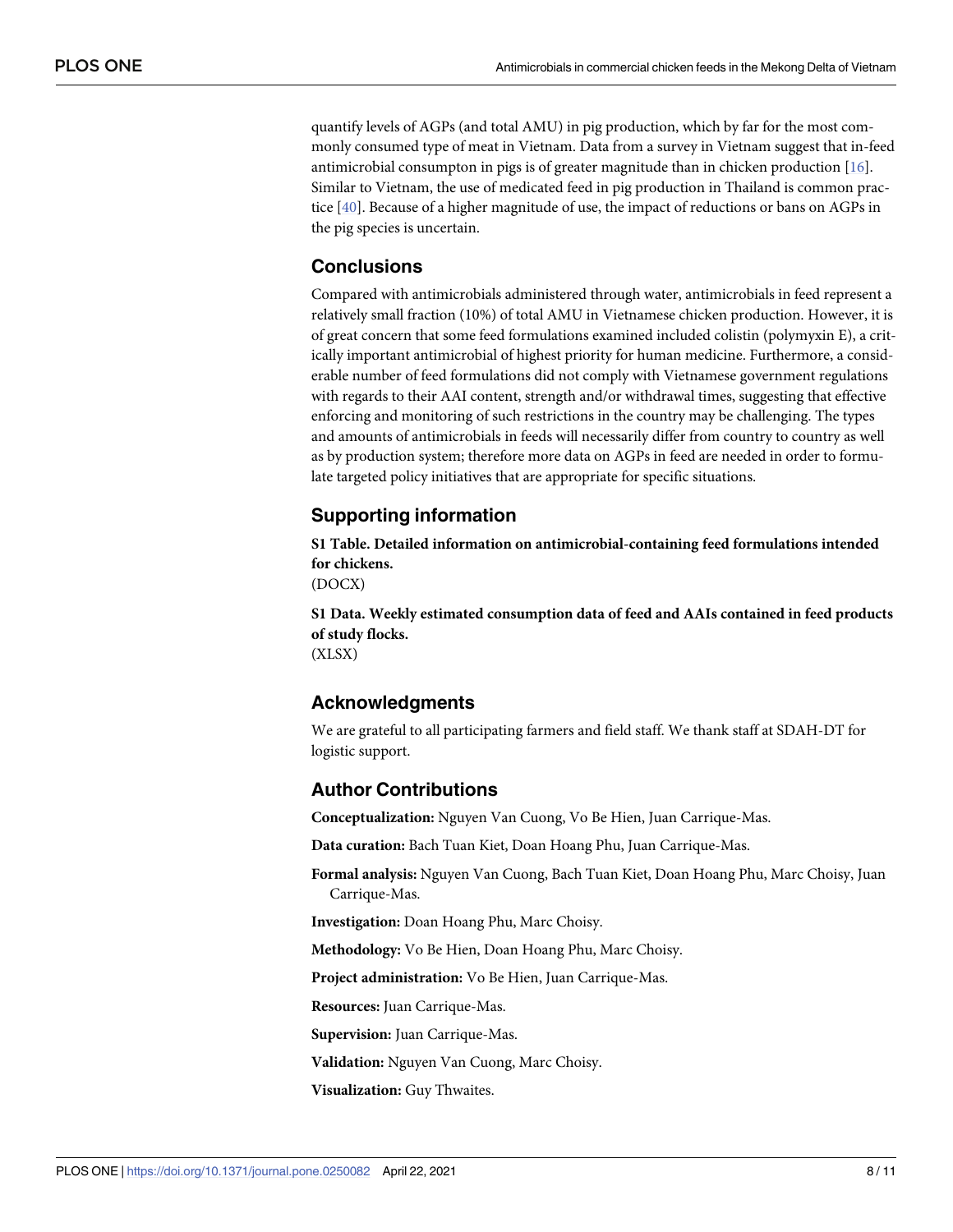**Writing – original draft:** Bao Dinh Truong, Guy Thwaites, Juan Carrique-Mas.

**Writing – review & editing:** Nguyen Van Cuong, Bao Dinh Truong, Guy Thwaites, Juan Carrique-Mas.

#### **References**

- **1.** Van Boeckel TP, Brower C, Gilbert M, Grenfell BT, Levin SA, Robinson TP, et al. Global trends in antimicrobial use in food animals. Proc Natl Acad Sci U S A. 2015; 112(18):5649–54. [https://doi.org/10.](https://doi.org/10.1073/pnas.1503141112) [1073/pnas.1503141112](https://doi.org/10.1073/pnas.1503141112) PMID: [25792457](http://www.ncbi.nlm.nih.gov/pubmed/25792457); PubMed Central PMCID: PMC4426470.
- **2.** ECDC/EFSA/EMA Second joint Report on the integrated analysis of the consumption of antimicrobial agents and occurrence of antimicrobial resistance in bacteria from humans and food-producing animals. EFSA Journal. 2017. EFSA Journal 2017; 15(7):4872. 2017;15(7): 4872.
- **3.** Hoelzer K, Wong N, Thomas J, Talkington K, Jungman E, Coukell A. Antimicrobial drug use in food-producing animals and associated human health risks: what, and how strong, is the evidence? BMC Vet Res. 2017; 13. <https://doi.org/10.1186/s12917-017-1131-3> WOS:000405142500001. PMID: [28676125](http://www.ncbi.nlm.nih.gov/pubmed/28676125)
- **4.** Marshall BM, Levy SB. Food animals and antimicrobials: impacts on human health. Clin Microbiol Rev. 2011; 24(4):718–33. <https://doi.org/10.1128/CMR.00002-11> PMID: [21976606](http://www.ncbi.nlm.nih.gov/pubmed/21976606)
- **5.** Brown K, Uwiera RRE, Kalmokoff ML, Brooks SPJ, Douglas Inglis G. Antimicrobial growth promoter use in livestock: A requirement to understand their modes of action to develop effective alternatives. Int J Antimicrob Agents. 2017; 49(1):12–24. <https://doi.org/10.1016/j.ijantimicag.2016.08.006> PMID: [27717740](http://www.ncbi.nlm.nih.gov/pubmed/27717740)
- **6.** WHO (2015). World Health Organization, Geneva, Switzerland. Global Action Plan on Antimicrobial Resistance. Available at: [https://www.who.int/antimicrobial-resistance/publications/global-action-plan/](https://www.who.int/antimicrobial-resistance/publications/global-action-plan/en) [en](https://www.who.int/antimicrobial-resistance/publications/global-action-plan/en) (Accessed 1 October 2020).
- **7.** FAO (2016). Food and Agriculture Organization of the United Nations, Rome, Italy. The FAO Action Plan on antimicrobial resistance 2016–2020. Available at: <http://www.fao.org/3/a-i5996e.pdf> (Accessed 30 September 2020).
- **8.** OIE (2016). The OIE Strategy on Antimicrobial Resistance and the Prudent Use of Antimicrobials. Available at: [https://www.oie.int/fileadmin/Home/eng/Media\\_Center/docs/pdf/PortailAMR/EN\\_OIE-](https://www.oie.int/fileadmin/Home/eng/Media_Center/docs/pdf/PortailAMR/EN_OIE-AMRstrategy.pdf)[AMRstrategy.pdf](https://www.oie.int/fileadmin/Home/eng/Media_Center/docs/pdf/PortailAMR/EN_OIE-AMRstrategy.pdf) (Accessed 28 October 2020).
- **9.** Dahiya JP, Wilkie DC, Van Kessel AG, Drew MD. Potential strategies for controlling necrotic enteritis in broiler chickens in post-antibiotic era. Anim Feed Sci Technol. 2006: 129 (1–2):60–88.
- **10.** Castanon JI. History of the use of antibiotic as growth promoters in European poultry feeds. Poult Sci. 2007; 86(11):2466–71. <https://doi.org/10.3382/ps.2007-00249> WOS:000250437400025. PMID: [17954599](http://www.ncbi.nlm.nih.gov/pubmed/17954599)
- **11.** FDA. New animal drugs and new animal drug combination products administered in or on medicated feed or drinking water of food-producing animals: recommendations for drug sponsors for voluntarily aligning product use conditions with GFI #209 2013. Available at: [https://www.fda.gov/regulatory](https://www.fda.gov/regulatory-information/search-fda-guidance-documents/cvm-gfi-213-new-animal-drugs-and-new-animal-drug-combination-products-administered-or-medicated-feed)[information/search-fda-guidance-documents/cvm-gfi-213-new-animal-drugs-and-new-animal-drug](https://www.fda.gov/regulatory-information/search-fda-guidance-documents/cvm-gfi-213-new-animal-drugs-and-new-animal-drug-combination-products-administered-or-medicated-feed)[combination-products-administered-or-medicated-feed](https://www.fda.gov/regulatory-information/search-fda-guidance-documents/cvm-gfi-213-new-animal-drugs-and-new-animal-drug-combination-products-administered-or-medicated-feed) (Accessed 17 November 2020).
- **12.** Landers TF, Cohen B, Wittum TE, Larson EL. A review of antibiotic use in food animals: perspective, policy, and potential. Public Health Reports. 2012; 127(1):4–22. [https://doi.org/10.1177/](https://doi.org/10.1177/003335491212700103) [003335491212700103](https://doi.org/10.1177/003335491212700103) PMID: [22298919](http://www.ncbi.nlm.nih.gov/pubmed/22298919)
- **13.** Thamlikitkul V, Rattanaumpawan P, Boonyasiri A, Pumsuwan V, Judaeng T, Tiengrim S, et al. Thailand Antimicrobial Resistance Containment and Prevention Program. J Glob Antimicrob Resist. 2015; 3 (4):290–4. <https://doi.org/10.1016/j.jgar.2015.09.003> PMID: [27842876](http://www.ncbi.nlm.nih.gov/pubmed/27842876)
- **14.** Walsh TR, Wu Y. China bans colistin as a feed additive for animals. Lancet Infect Dis. 2016; 16 (10):1102–3. [https://doi.org/10.1016/S1473-3099\(16\)30329-2](https://doi.org/10.1016/S1473-3099%2816%2930329-2) PMID: [27676338](http://www.ncbi.nlm.nih.gov/pubmed/27676338)
- **15.** OECD-FAO. Agricultural Outlook 2016–2025 2016. Available at: [https://www.oecd-ilibrary.org/](https://www.oecd-ilibrary.org/agriculture-and-food/oecd-fao-agricultural-outlook-2016_agr_outlook-2016-en) [agriculture-and-food/oecd-fao-agricultural-outlook-2016\\_agr\\_outlook-2016-en](https://www.oecd-ilibrary.org/agriculture-and-food/oecd-fao-agricultural-outlook-2016_agr_outlook-2016-en) (Accessed 14 April 2020).
- **16.** Van Cuong N, Nhung NT, Nghia NH, Mai Hoa NT, Trung NV, Thwaites G, et al. Antimicrobial consumption in medicated feeds in Vietnamese pig and poultry production. Ecohealth. 2016; 13(3):490–8. <https://doi.org/10.1007/s10393-016-1130-z> PMID: [27198232](http://www.ncbi.nlm.nih.gov/pubmed/27198232)
- **17.** Nguyen NT, Nguyen HM, Nguyen CV, Nguyen TV, Nguyen MT, Thai HQ, et al. Use of colistin and other critical antimicrobials on pig and chicken farms in southern Vietnam and its association with resistance in commensal Escherichia coli bacteria. Appl Environ Microbiol. 2016; 82(13):3727-35. [https://doi.org/](https://doi.org/10.1128/AEM.00337-16) [10.1128/AEM.00337-16](https://doi.org/10.1128/AEM.00337-16) PMID: [27084016](http://www.ncbi.nlm.nih.gov/pubmed/27084016)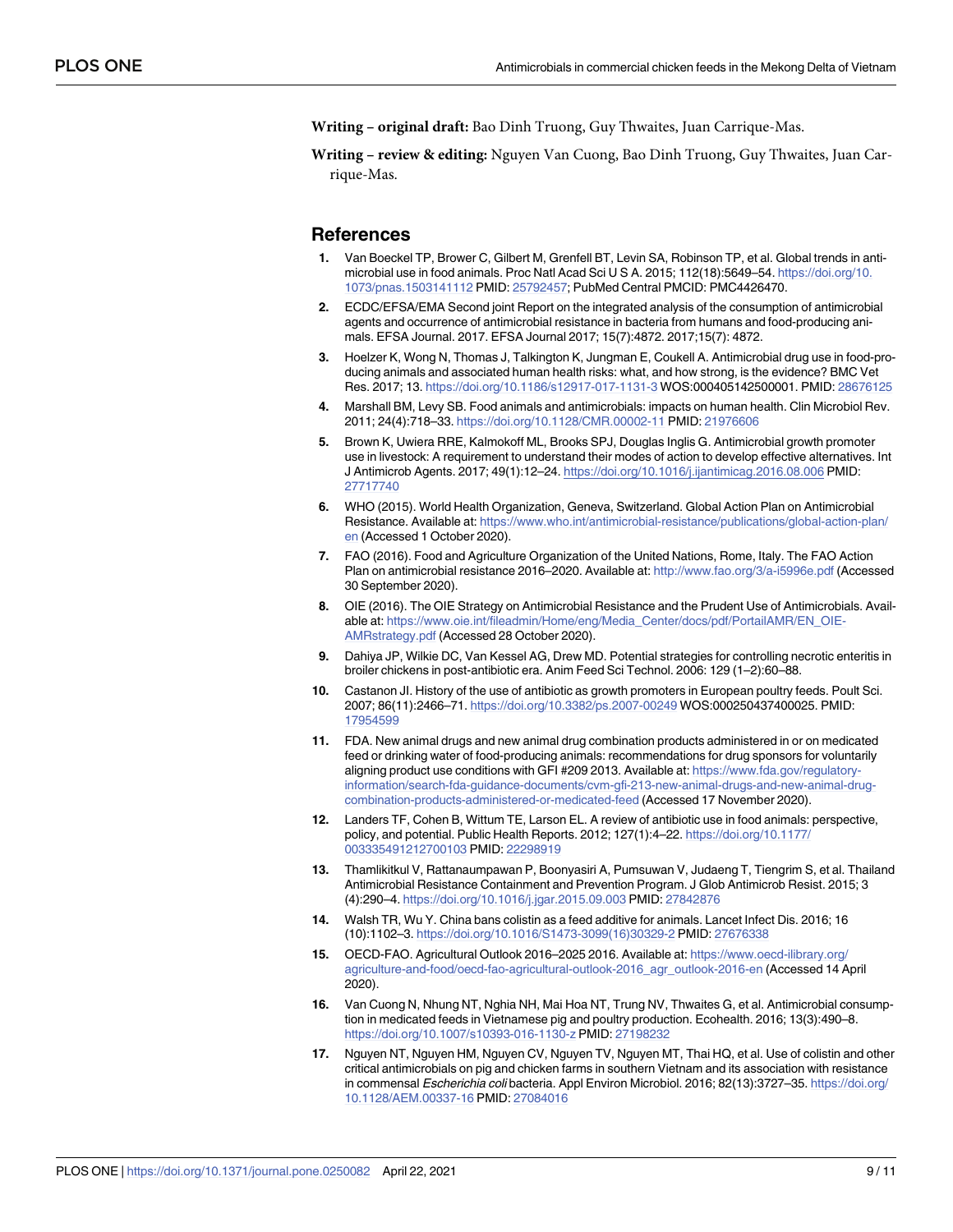- **18.** MARD. Decree 13/2020/ND-CP: Detailed guidelines for implementing animal husbandry law 2020. Available at: [https://thuvienphapluat.vn/van-ban/linh-vuc-khac/Nghi-dinh-13-2020-ND-CP-huong-dan-](https://thuvienphapluat.vn/van-ban/linh-vuc-khac/Nghi-dinh-13-2020-ND-CP-huong-dan-Luat-Chan-nuoi-433295.aspx)[Luat-Chan-nuoi-433295.aspx](https://thuvienphapluat.vn/van-ban/linh-vuc-khac/Nghi-dinh-13-2020-ND-CP-huong-dan-Luat-Chan-nuoi-433295.aspx) (Accessed 3 March 2020).
- **19.** Cuong NV, Phu DH, Van NTB, Dinh Truong B, Kiet BT, Hien BV, et al. High-resolution monitoring of antimicrobial consumption in Vietnamese small-scale chicken farms highlights discrepancies between study metrics. Front Vet Sci. 2019; 6:174. <https://doi.org/10.3389/fvets.2019.00174> PMID: [31294033](http://www.ncbi.nlm.nih.gov/pubmed/31294033)
- **20.** Carrique-Mas JJ, Rushton J. Integrated Interventions to Tackle Antimicrobial Usage in Animal Production Systems: The ViParc Project in Vietnam. Front Microbiol. 2017; 8:1062. [https://doi.org/10.3389/](https://doi.org/10.3389/fmicb.2017.01062) [fmicb.2017.01062](https://doi.org/10.3389/fmicb.2017.01062) PMID: [28659887](http://www.ncbi.nlm.nih.gov/pubmed/28659887)
- **21.** OIE. World Organisation for Animal Health (2018). List of antimicrobial agents of veterinary importance. 2018. Available at: [https://www.oie.int/fileadmin/Home/eng/Our\\_scientific\\_expertise/docs/pdf/AMR/A\\_](https://www.oie.int/fileadmin/Home/eng/Our_scientific_expertise/docs/pdf/AMR/A_OIE_List_antimicrobials_May2018.pdf) [OIE\\_List\\_antimicrobials\\_May2018.pdf](https://www.oie.int/fileadmin/Home/eng/Our_scientific_expertise/docs/pdf/AMR/A_OIE_List_antimicrobials_May2018.pdf) (Accessed 29 September 2020).
- **22.** WHO. World Health Organization, Geneva, Switzerland Critically important antimicrobials for human medicine, 6th revision 2019. Available at: [https://www.who.int/foodsafety/publications/antimicrobials](https://www.who.int/foodsafety/publications/antimicrobials-sixth/en/)[sixth/en/.](https://www.who.int/foodsafety/publications/antimicrobials-sixth/en/)
- **23.** MARD. Circular 06/2016/TT-BNNPTNT: List of antimicrobials permitted in poultry and livestock feeds as growth promoters [in Vietnamese] (2016). Available at: [https://luatvietnam.vn/nong-nghiep/thong-tu-](https://luatvietnam.vn/nong-nghiep/thong-tu-06-2016-tt-bnnptnt-bo-nong-nghiep-va-phat-trien-nong-thon-105650-d1.html)[06-2016-tt-bnnptnt-bo-nong-nghiep-va-phat-trien-nong-thon-105650-d1.html](https://luatvietnam.vn/nong-nghiep/thong-tu-06-2016-tt-bnnptnt-bo-nong-nghiep-va-phat-trien-nong-thon-105650-d1.html) (Accessed 29 October 2020).
- **24.** MARD. Circular 28/2014/TT-BNN. Authorised list of antibiotics and their concentration for usage as AGP in livestock production in Vietnam (2016). Available from: [https://luatvietnam.vn/nong-nghiep/](https://luatvietnam.vn/nong-nghiep/thong-tu-06-2016-tt-bnnptnt-bo-nong-nghiep-va-phat-trien-nong-thon-105650-d1.html) [thong-tu-06-2016-tt-bnnptnt-bo-nong-nghiep-va-phat-trien-nong-thon-105650-d1.html](https://luatvietnam.vn/nong-nghiep/thong-tu-06-2016-tt-bnnptnt-bo-nong-nghiep-va-phat-trien-nong-thon-105650-d1.html). (Accessed 14 November 2020).
- **25.** Cuong NV, Padungtod P, Thwaites G, Carrique-Mas JJ. Antimicrobial usage in animal production: a review of the literature with a focus on low- and middle-income countries. Antibiotics (Basel). 2018; 7(3). <https://doi.org/10.3390/antibiotics7030075> PMID: [30111750](http://www.ncbi.nlm.nih.gov/pubmed/30111750)
- **26.** WHO. World Health Organization, Geneva, Switzerland. Critically important antimicrobials for human medicine. Available at: <https://www.who.int/foodsafety/publications/antimicrobials-sixth/en/> (Accessed 12 September 2020).
- **27.** Patel T, Marmulak T, Gehring R, Pitesky M, Clapham MO, Tell LA. Drug residues in poultry meat: A literature review of commonly used veterinary antibacterials and anthelmintics used in poultry. J Vet Pharmacol Ther. 2018; 41(6):761–89. <https://doi.org/10.1111/jvp.12700> PMID: [30076635](http://www.ncbi.nlm.nih.gov/pubmed/30076635)
- **28.** Nhung NT, Van NTB, Cuong NV, Duong TTQ, Nhat TT, Hang TTT, et al. Antimicrobial residues and resistance against critically important antimicrobials in non-typhoidal Salmonella from meat sold at wet markets and supermarkets in Vietnam. Int J Food Microbiol. 2018; 266:301–9. [https://doi.org/10.1016/j.](https://doi.org/10.1016/j.ijfoodmicro.2017.12.015) [ijfoodmicro.2017.12.015](https://doi.org/10.1016/j.ijfoodmicro.2017.12.015) PMID: [29275223](http://www.ncbi.nlm.nih.gov/pubmed/29275223)
- **29.** Trung NV, Carrique-Mas JJ, Hoa NT, Mai HH, Tuyen HT, Campbell JI, et al. Prevalence and risk factors for carriage of antimicrobial-resistant Escherichia coli on household and small-scale chicken farms in the Mekong Delta of Vietnam. J Antimicrob Chemother. 2015; 70(7):2144–52. [https://doi.org/10.1093/](https://doi.org/10.1093/jac/dkv053) [jac/dkv053](https://doi.org/10.1093/jac/dkv053) PMID: [25755000](http://www.ncbi.nlm.nih.gov/pubmed/25755000)
- **30.** Tu LT, Hoang NV, Cuong NV, Campbell J, Bryant JE, Hoa NT, et al. High levels of contamination and antimicrobial-resistant non-typhoidal Salmonella serovars on pig and poultry farms in the Mekong Delta of Vietnam. Epidemiol Infect. 2015; 143(14):3074–86. <https://doi.org/10.1017/S0950268815000102> PMID: [25778282](http://www.ncbi.nlm.nih.gov/pubmed/25778282)
- **31.** Silva RO, Salvarani FM, Assis RA, Martins NR, Pires PS, Lobato FC. Antimicrobial susceptibility of Clostridium perfringens strains isolated from broiler chickens. Braz J Microbiol. 2009; 40(2):262–4. <https://doi.org/10.1590/S1517-838220090002000010> PMID: [24031355](http://www.ncbi.nlm.nih.gov/pubmed/24031355)
- **32.** Mwangi S, Timmons J, Fitz-Coy S, Parveen S. Characterization of Clostridium perfringens recovered from broiler chicken affected by necrotic enteritis. Poult Sci. 2019; 98(1):128–35. [https://doi.org/10.](https://doi.org/10.3382/ps/pey332) [3382/ps/pey332](https://doi.org/10.3382/ps/pey332) PMID: [30053181](http://www.ncbi.nlm.nih.gov/pubmed/30053181)
- **33.** Yoshimura H, Ishimaru M, Endoh YS, Kojima A. Antimicrobial susceptibilities of Enterococci isolated from faeces of broiler and layer chickens. Lett Appl Microbiol. 2000; 31(6):427–32. [https://doi.org/10.](https://doi.org/10.1046/j.1365-2672.2000.00842.x) [1046/j.1365-2672.2000.00842.x](https://doi.org/10.1046/j.1365-2672.2000.00842.x) PMID: [11123550](http://www.ncbi.nlm.nih.gov/pubmed/11123550)
- **34.** Veterinary Medicines Directorate, Great Britain. Sales of antimicrobial products authorised for use as veterinary medicines, antiprotozoals, antifungals, growth promoters and coccidiostats, in the UK in 2006. Available at: <https://webarchive.nationalarchives.gov.uk/20140909114351/> [http://www.vmd.](http://www.vmd.defra.gov.uk/pdf/salesanti06.pdf) [defra.gov.uk/pdf/salesanti06.pdf](http://www.vmd.defra.gov.uk/pdf/salesanti06.pdf) (Accessed 9 November 2020).
- **35.** World Organisation of Animal Health. OIE Fourth Annual Report on antimicrobial agents intended for use in animals (2020). Paris (France) Available at: [https://www.oie.int/fileadmin/Home/eng/Our\\_](https://www.oie.int/fileadmin/Home/eng/Our_scientific_expertise/docs/pdf/A_Fourth_Annual_Report_AMU.pdf) [scientific\\_expertise/docs/pdf/A\\_Fourth\\_Annual\\_Report\\_AMU.pdf](https://www.oie.int/fileadmin/Home/eng/Our_scientific_expertise/docs/pdf/A_Fourth_Annual_Report_AMU.pdf) (Accessed on 22 October 2020).